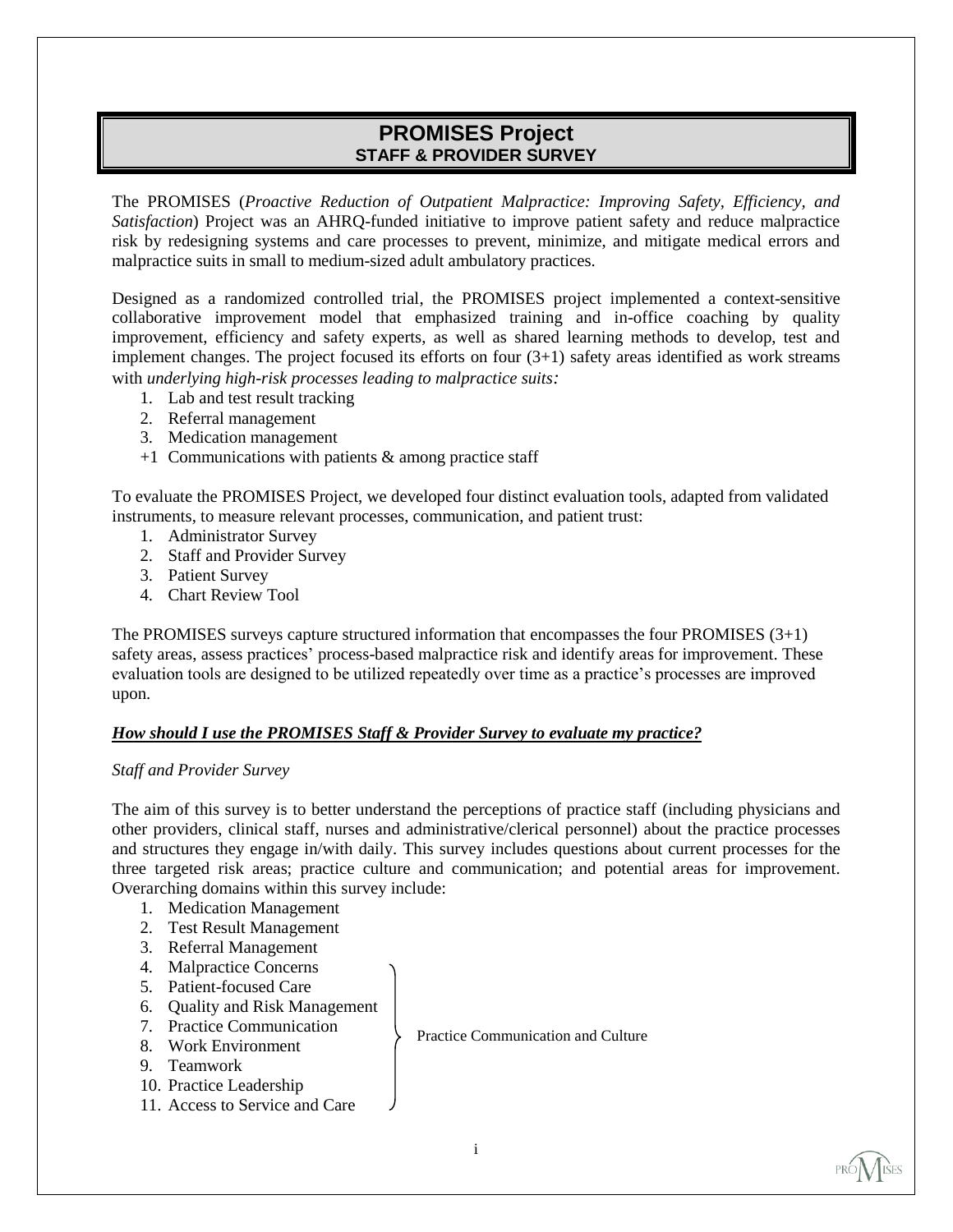# **For more information about the PROMISES project and additional resources, please visit:**

<http://www.brighamandwomens.org/pbrn/promises>

## **For direct inquiries, please contact:**

## **Gordon Schiff, MD**

Scientific and Clinical Director, PROMISES Co-Chair, PROMISES Evaluation Team Associate Director, Center for Patient Safety Research and Practice Brigham and Women's Hospital [gschiff@partners.org](file://PHSNETAPP4/mo731$/gschiff@partners.org)

## **Sara Singer, PhD, MBA**

Co-Chair, PROMISES Evaluation Team Associate Professor of Health Care Management and Quality Harvard School of Public Health [ssinger@hsph.harvard.edu](ssinger@hsph.harvard.edu%0c)

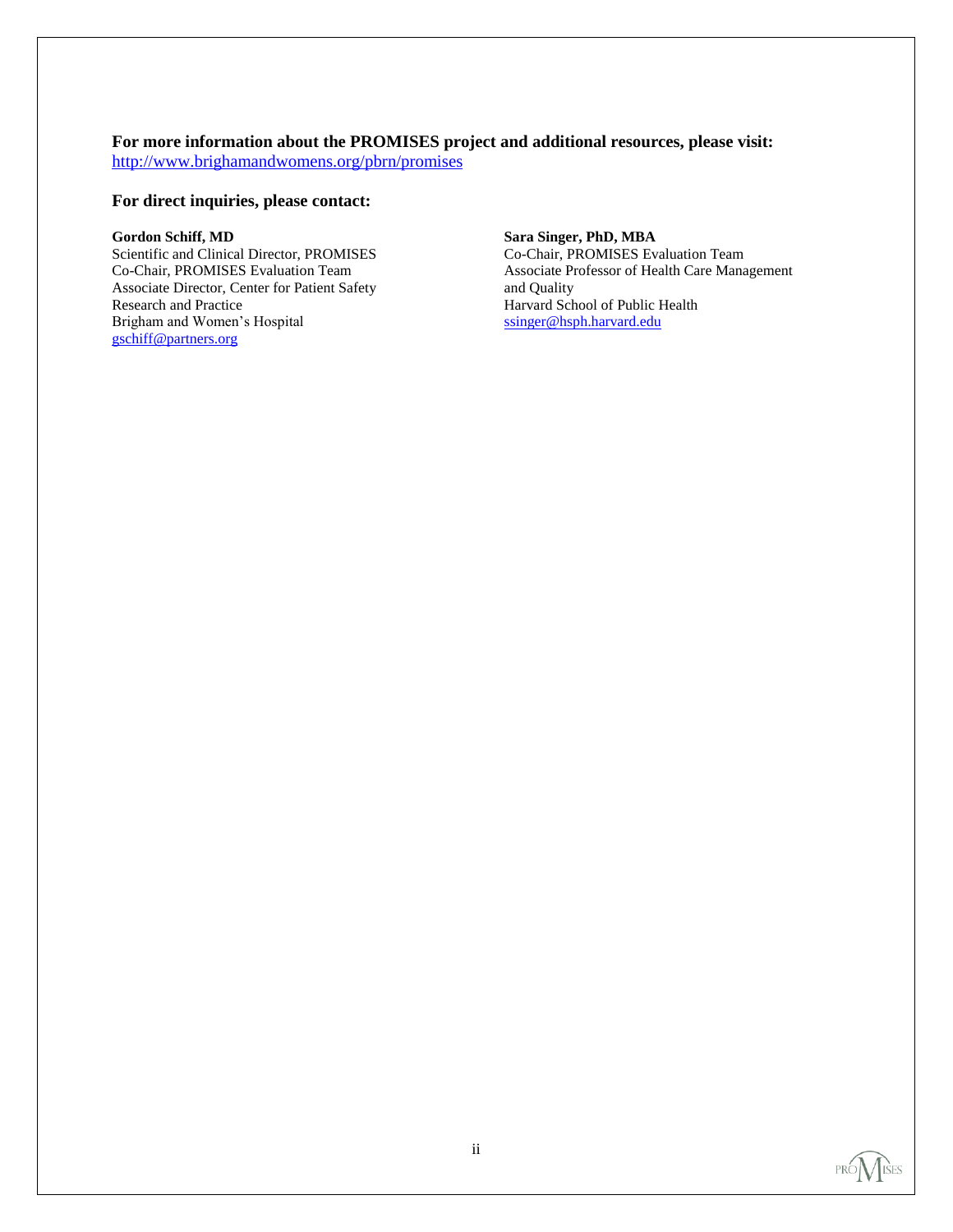# **STAFF & PROVIDER SURVEY**

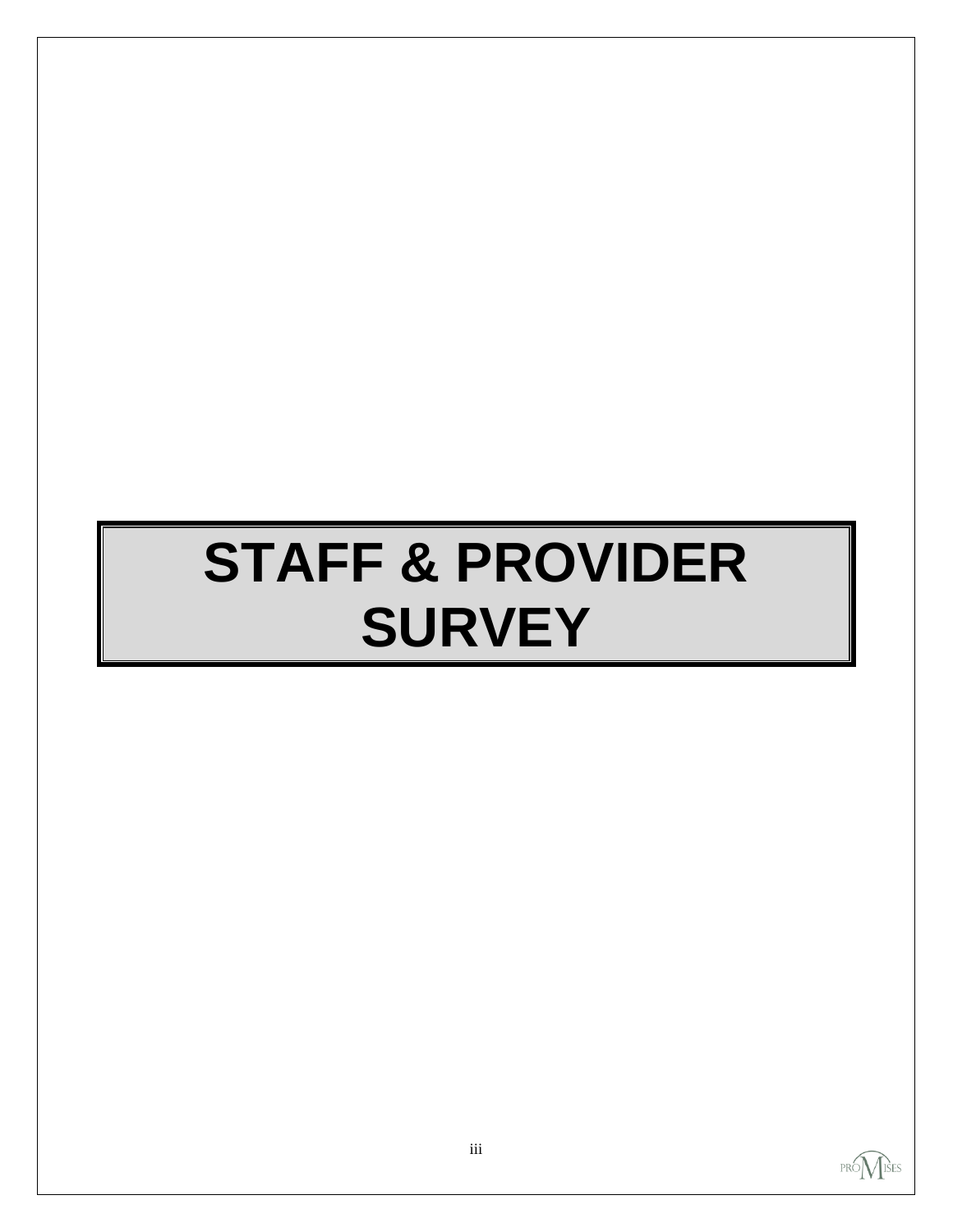# **PROMISES PROJECT PROVIDER AND STAFF SURVEY**

Thank you for taking the time to complete this survey. This survey asks about your medical practice and factors related to office processes and patient care.

**Your Privacy is Protected.** All responses are private and confidential. Results will be analyzed only in the aggregate and individual responses will not be reported.

**Your Participation is Voluntary.** You may choose to answer this survey or not. If you choose not to, this will not affect your status as an employee.

## **Survey Instructions**

Answer each question by marking the box to the left of your answer. In a few places we will ask you to skip over some questions in this survey. When this happens you will see an arrow with a note that tells you what question to answer next, like this:



While completing this survey, please think about your medical office and describe the systems that are in place that affect the overall safety and quality of the care provided to your patients.

## **Section I. Access to Service and Care**

- 1. How often are urgent phone calls from patients and families returned within 2 hours?
	- $\square_1$  Always
	- $\Box$ <sub>2</sub> Most of the time
	- □3 Sometimes
	- $\square$ <sub>4</sub> Rarely
	- □<sup>5</sup> Never
	- $\square$ <sub>6</sub> Does Not Apply or Don't Know
- 2. How often are non-urgent phone calls returned within 24 hours?
	- $\square$ <sub>1</sub> Always
	- $\Box$ <sub>2</sub> Most of the time
	- □<sub>2</sub> Sometimes
	- $\square$ <sub>4</sub> Rarely
	- □<sup>5</sup> Never
	- $\square$ <sub>6</sub> Does Not Apply or Don't Know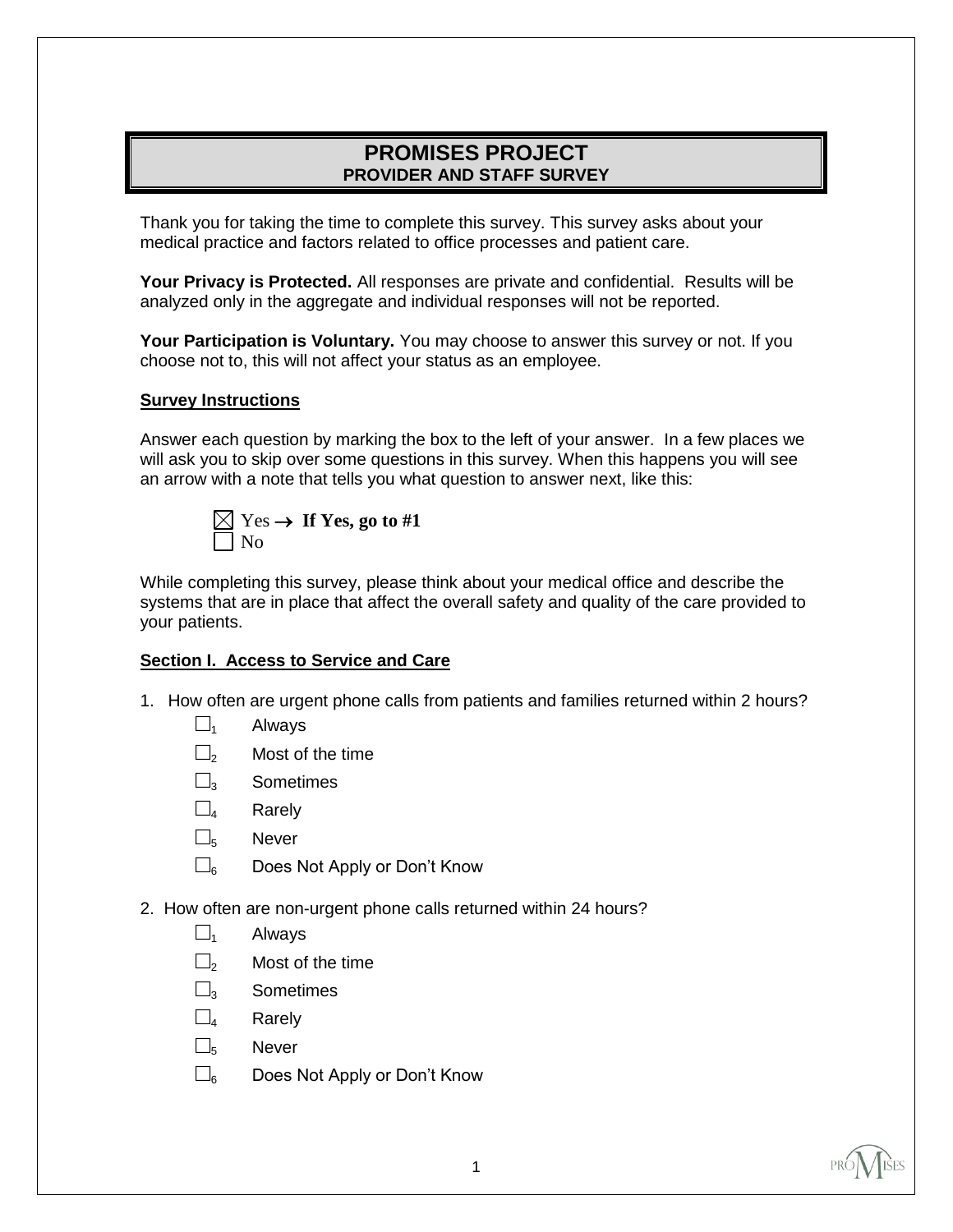3. If your office has an interactive patient portal website, based on feedback from patients, how would you rate it in terms of providing access to information that patients care about (such as test results or upcoming appointments)?

- $\square$ <sub>1</sub> Excellent
- $\square$ <sub>2</sub> Very good
- $\square$ <sub>3</sub> Good
- $\square$ <sub>4</sub> Fair
- $\square$ <sub>4</sub> Poor
- $\square$ <sub>5</sub> Not applicable, this office does not have a patient portal

# **Section II. Medication Management**

- 4. How often are patient's medication lists updated or reconciled during their visits?
	- $\square$ <sub>1</sub> Always
	- $\square$ <sub>2</sub> Most of the time
	- $\square$ <sub>3</sub> Sometimes
	- $\square$ <sub>4</sub> Rarely
	- $\square$ <sub>5</sub> Never
	- $\square$ <sub>6</sub> Does Not Apply or Don't Know

5. How often does your office follow up with patients who need monitoring related to medications they are taking?

- $\square$ <sub>1</sub> Always
- $\square$ <sub>2</sub> Most of the time
- $\square$ <sub>3</sub> Sometimes
- $\square$ <sub>4</sub> Rarely
- $\square$ <sub>5</sub> Never
- $\square$ <sub>6</sub> Does Not Apply or Don't Know
- 6. How would you rate your electronic prescription-writing tool?
	- $\square$ <sub>1</sub> Excellent
	- $\square$ <sub>2</sub> Very good
	- $\square$ <sub>3</sub> Good
	- □<sup>4</sup> Fair
	- $\square$ <sub>4</sub> Poor
	- $\square$ <sub>5</sub> Not applicable, this office does not have an electronic prescription-writing tool

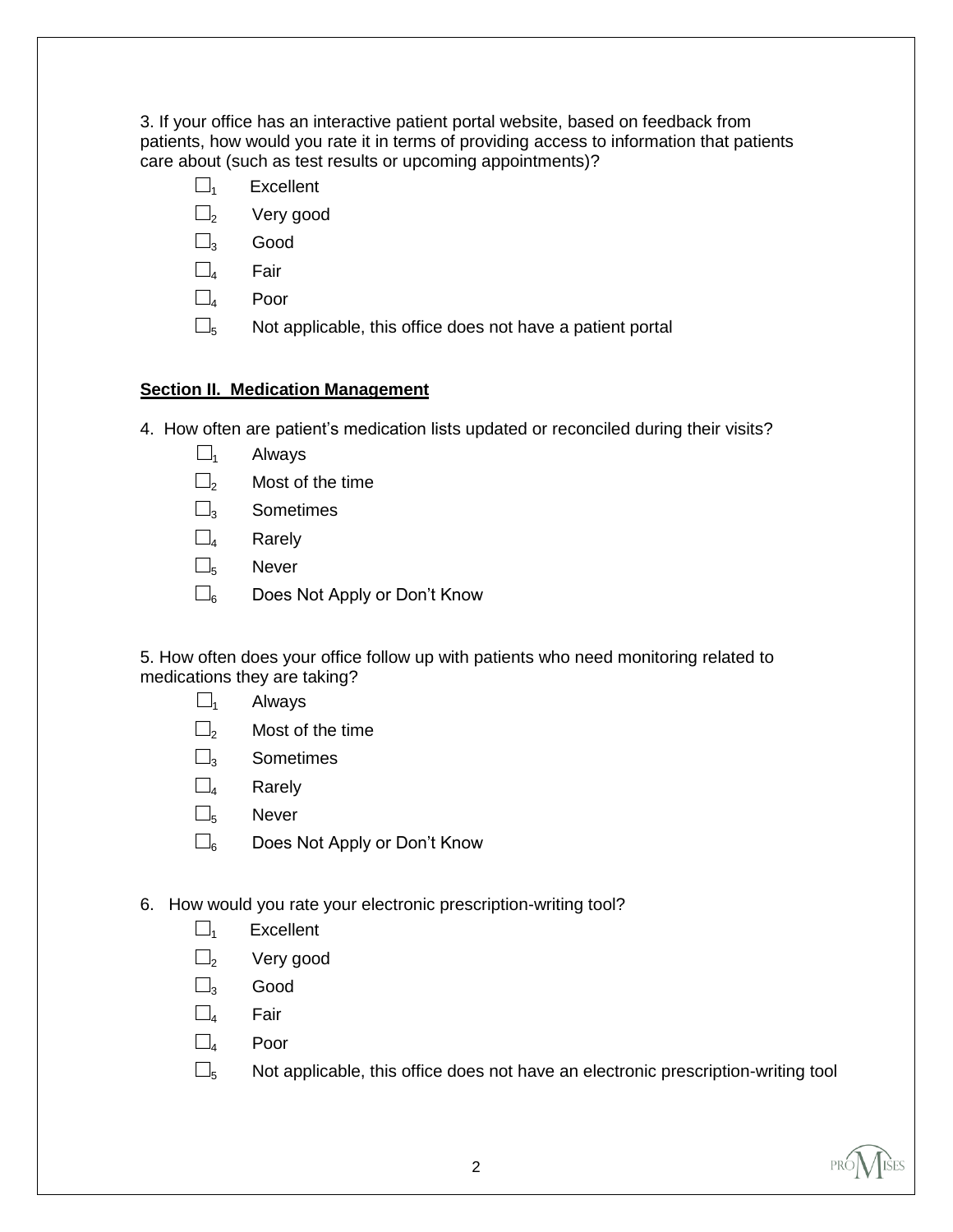# **Section III. Referral Management**

7. Over the past 6 months, how often has your office had problems exchanging accurate, complete, and timely information with other medical offices?

- $\square$ <sub>1</sub> Daily
- $\square$ <sub>2</sub> Weekly

 $\square$ <sub>3</sub> Several times in the past 6 months

- $\square$ 4 Once or twice in the past 6 months
- $\square_5$  Never in the past 6 months

8. To what extent do you agree or disagree with the following statements about your office?

|                                                                                                                                                                            | Strongly<br>agree | Agree | Neither<br>agree nor<br>disagree | <b>Disagree</b> | Strongly<br>disagree | <b>Not</b><br>applicable |
|----------------------------------------------------------------------------------------------------------------------------------------------------------------------------|-------------------|-------|----------------------------------|-----------------|----------------------|--------------------------|
| a) For high priority referrals,<br>our office has an effective<br>system to reliably identify<br>and follow up with a patient<br>who did not see the referred<br>providers |                   |       |                                  |                 |                      |                          |
| b) Our office reliably tracks<br>whether we receive a<br>consultation communication<br>back from specialists                                                               |                   |       |                                  |                 |                      |                          |
| c) Our office reliably follows<br>up when no consultation<br>note is received back from<br>referred providers                                                              |                   |       |                                  |                 |                      |                          |

# **Section IV. Test Result Management**

9. How often did the following things happen in your medical office *over the past 6 months*?

|                                                                                                                                    | Daily | Weekly | Several<br>times | Once or<br>twice | Never |
|------------------------------------------------------------------------------------------------------------------------------------|-------|--------|------------------|------------------|-------|
| a) Critical abnormal result<br>from a lab or imaging test was<br>not followed up in a timely<br>manner?                            |       |        |                  |                  |       |
| b) Your office had problems<br>obtaining accurate, complete,<br>and timely information from<br>outside labs or imaging<br>centers? |       |        |                  |                  |       |

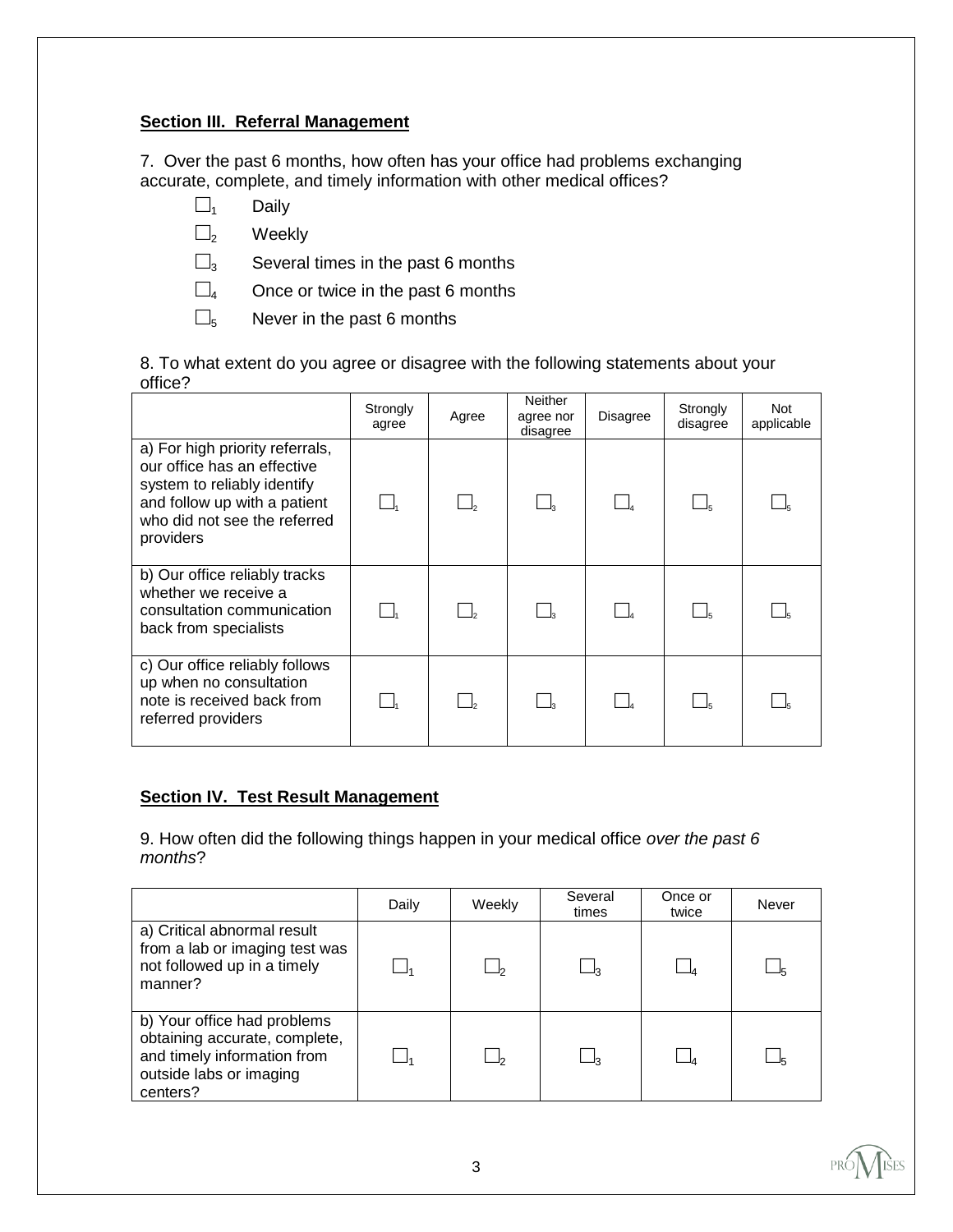# 10. If your office has a formal system for the following, how would you rate its function?

|                                                                                                                                                                  | Excellent | Very Good | Good | Fair | Poor | No such<br>system |
|------------------------------------------------------------------------------------------------------------------------------------------------------------------|-----------|-----------|------|------|------|-------------------|
| a) Identifying high<br>priority tests for reliable<br>follow-up                                                                                                  |           |           |      |      |      |                   |
| b) Ensuring appropriate<br>follow up of test results<br>when the responsible<br>clinician is not available<br>(e.g., after hours, on<br>vacation)                |           |           |      |      |      |                   |
| c) Documenting<br>electronic test results<br>management system<br>(i.e., to support provider<br>in reviewing, tracking,<br>and notifying patients of<br>results) |           |           |      |      |      |                   |

- 11. For patients on Warfarin, how often is needed monitoring performed?
	- $\square$ <sub>1</sub> Always
	- $\square$ <sub>2</sub> Most of the time
	- $\square$ <sub>3</sub> Sometimes
	- $\square$ <sub>4</sub> Rarely
	- $\square$ <sub>5</sub> Never
	- $\square_{6}$  Does Not Apply or Don't Know

12. For patients on other high-risk medications (such as nephrotoxic, rheumatoid arthritis, or diuretic drugs), how often is needed monitoring performed?

- $\square$ <sub>1</sub> Always
- $\square$ <sub>2</sub> Most of the time
- $\square$ <sub>3</sub> Sometimes
- $\square$ <sub>4</sub> Rarely
- $\square$ <sub>5</sub> Never
- $\square_6$  Does Not Apply or Don't Know

# **Section V. Malpractice Concerns**

13. Thinking about how your office performs each of the following, how concerned are you that it puts you at risk of committing an error that could lead to a malpractice suit?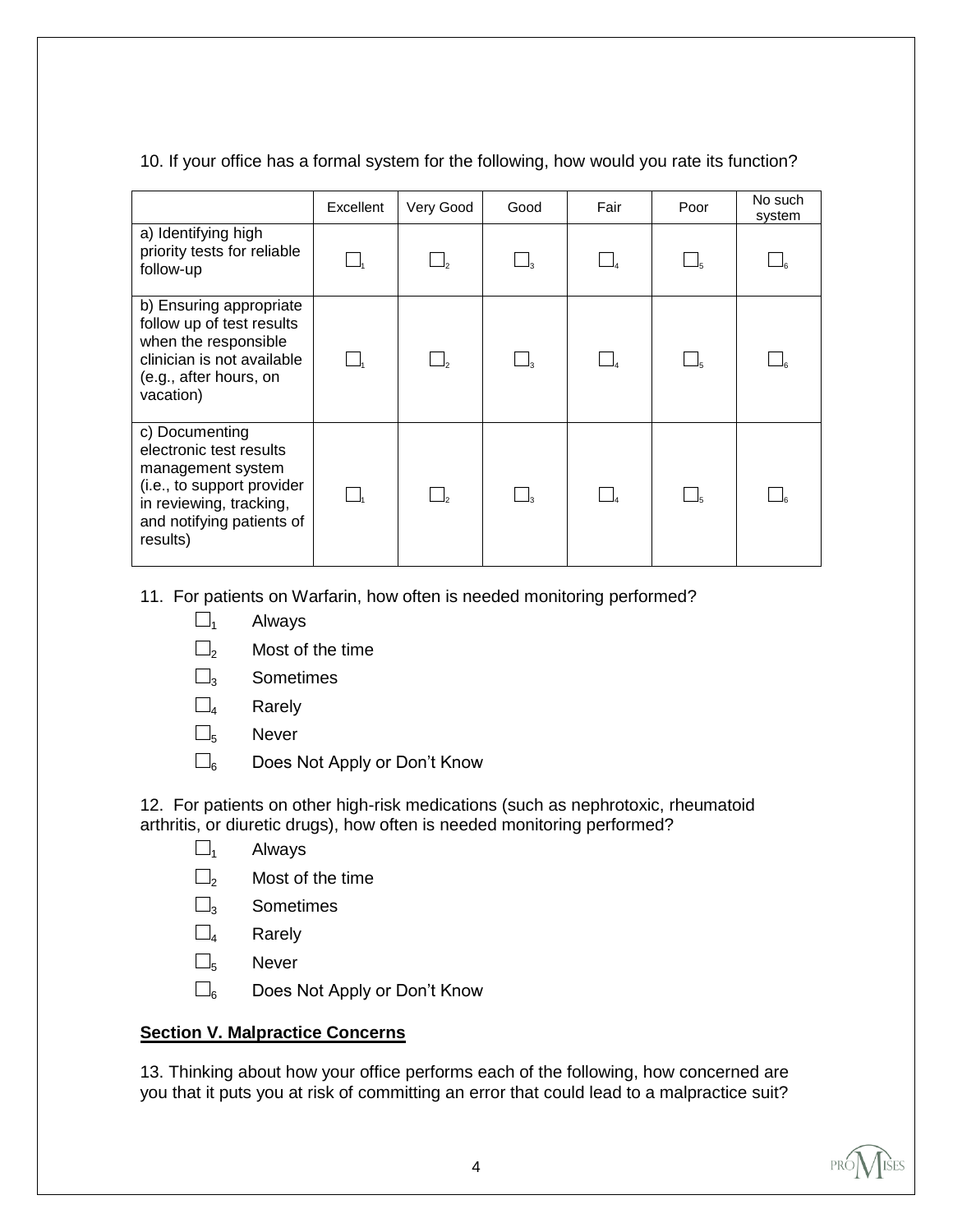|                                                  | Extremely | Very  | Moderately | Slightly | Not at all |
|--------------------------------------------------|-----------|-------|------------|----------|------------|
| Deals with critical or abnormal<br>test results? |           |       | _ქვ        |          |            |
| Follows up on referrals?                         |           |       | _ ვ        |          |            |
| Monitors patients on<br>medications?             |           | $J_2$ | _∣з        |          | –!5        |
| Manages medication refills?                      |           |       | ⊥่า        |          |            |
| Communicates with patients?                      |           |       | בּ∟        |          |            |

# **Section VI. Patient-Focused Care**

14. How much do you agree or disagree with the following statements about your office:

|                                                                                                                                                                       | Strongly<br>agree              | Agree                          | Neither<br>agree nor<br>disagree | Disagree           | Strongly<br>disagree | <b>Not</b><br>applicable |
|-----------------------------------------------------------------------------------------------------------------------------------------------------------------------|--------------------------------|--------------------------------|----------------------------------|--------------------|----------------------|--------------------------|
| a) Patients are routinely<br>encouraged to call with<br>questions about their care<br>after they leave our office                                                     |                                | $\Box_{\scriptscriptstyle{2}}$ | $\Box_3$                         |                    |                      |                          |
| b) When patients need an<br>appointment for what they<br>regard as an acute or<br>serious problem, they can<br>schedule a timely<br>appointment with our<br>providers |                                | $\Box_{\scriptscriptstyle 2}$  | $\Box$                           |                    | $\Box$               |                          |
| c) Providers and staff have<br>the background, training, and<br>systems required to address<br>patient concerns                                                       | $\Box_{\scriptscriptstyle{1}}$ | $\Box$                         | $\Box$                           |                    | $\Box_5$             |                          |
| d) Our office has systems in<br>place to effectively address<br>patient concerns                                                                                      | $\Box$                         | $\Box$                         | $\Box$                           |                    | $\Box_5$             |                          |
| e) Providers and staff are<br>highly capable of<br>addressing patient anger,<br>anxiety, and difficult<br>personalities                                               | $\Box_{\scriptscriptstyle{1}}$ | $\Box_{\scriptscriptstyle 2}$  | $\Box_{\scriptscriptstyle{3}}$   | $\Box_{\!\!\rm a}$ | $\Box$               |                          |
| f) Providers generally ask<br>their<br>patients for their ideas                                                                                                       |                                |                                |                                  |                    |                      |                          |

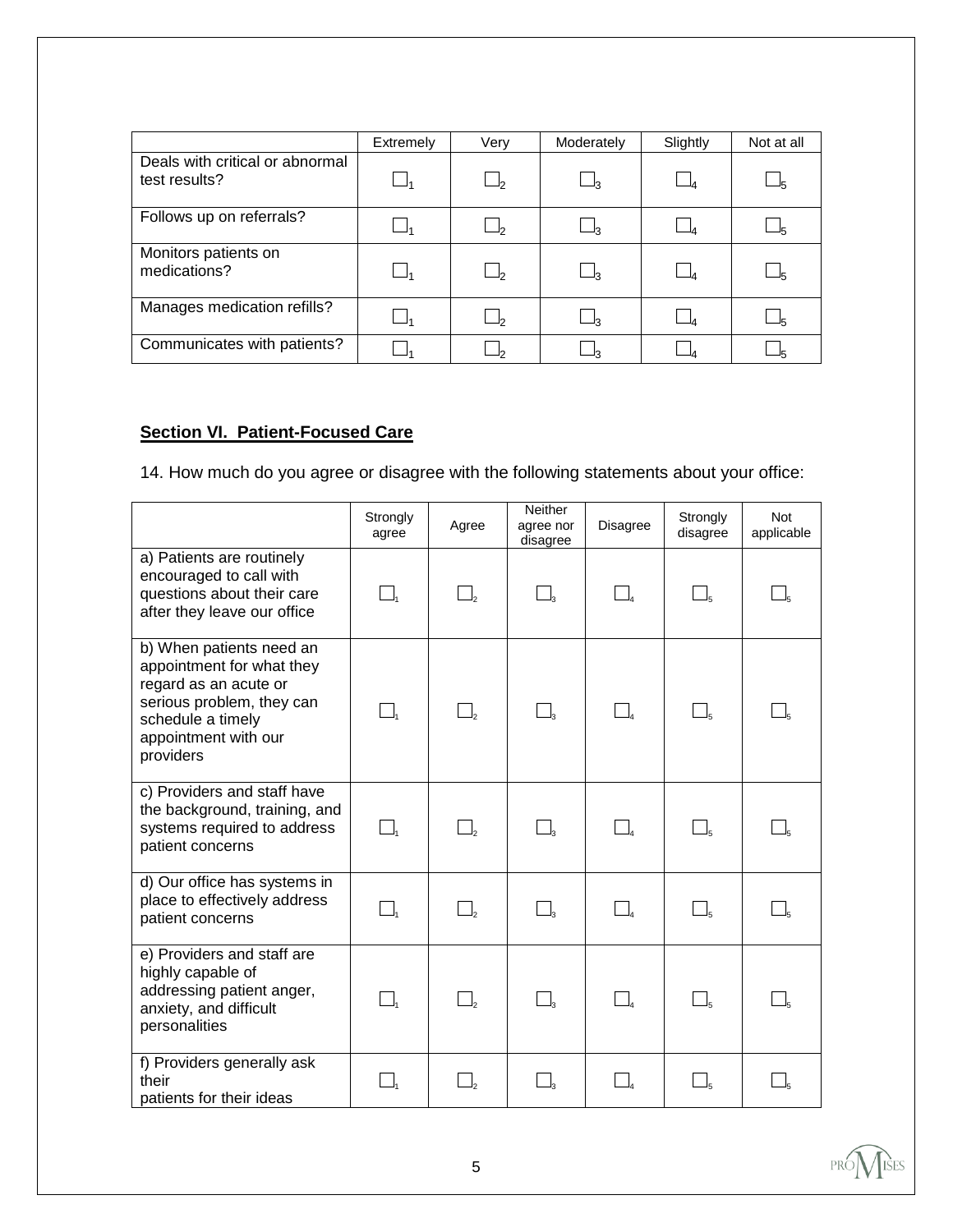| about managing their<br>health                                                                                                                                                                                          |  |  |  |
|-------------------------------------------------------------------------------------------------------------------------------------------------------------------------------------------------------------------------|--|--|--|
| g) Providers generally invite<br>patients to express their<br>concerns about problems in<br>the care they have received                                                                                                 |  |  |  |
| h) Providers involve patients<br>in shared decision-making<br>regarding treatment options<br>by informing patients of the<br>risks and benefits of the<br>different choices and by<br>discussing patient<br>preferences |  |  |  |

# 15. If your office has a process for the following, how well does it function?

|                                                 | Excellent | Verv<br>good | Good | Fair | Poor | No such<br>system |
|-------------------------------------------------|-----------|--------------|------|------|------|-------------------|
| a) Patient advisory<br>groups                   |           |              |      |      |      |                   |
| b) Surveying patients<br>about their experience |           |              |      |      |      |                   |

# **Section VII. Quality and Risk Management**

16. To what extent do you agree or disagree with the following statements about your office?

|                                                                                                                           | Strongly<br>agree | Agree | <b>Neither</b><br>agree nor<br>disagree | Disagree | Strongly<br>disagree | <b>Not</b><br>applicable |
|---------------------------------------------------------------------------------------------------------------------------|-------------------|-------|-----------------------------------------|----------|----------------------|--------------------------|
| a) It is just by chance that<br>our office doesn't make more<br>mistakes that affect our<br>patients                      |                   |       | $\Box$                                  |          |                      |                          |
| b) Our office processes are<br>good at preventing mistakes<br>that could harm patients                                    |                   |       |                                         |          |                      |                          |
| c) When there is a problem<br>in our office, we see if we<br>need to change the way we<br>do things                       |                   |       |                                         |          |                      |                          |
| d) After this office makes<br>changes to improve the<br>patient care process, we<br>check to see if the changes<br>worked |                   |       | $\Box_{3}$                              |          |                      |                          |

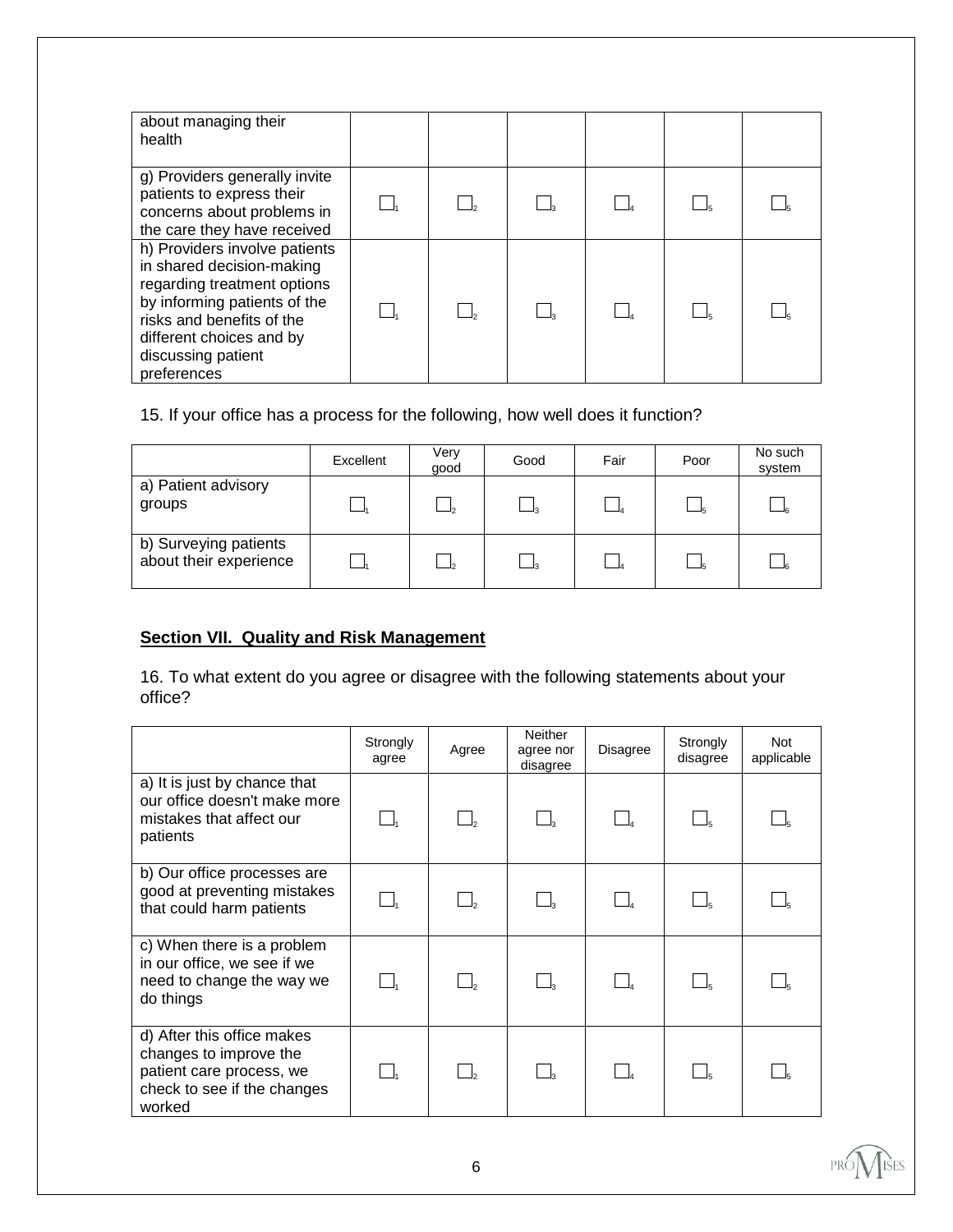# **Section VIII. Practice Communication**

# 17. How often do the following things happen in your office?

|                                                                                                       | Always                         | Most of the<br>time | Sometimes                        | Rarely                         | Never        | Does not<br>apply/ don't<br>know |
|-------------------------------------------------------------------------------------------------------|--------------------------------|---------------------|----------------------------------|--------------------------------|--------------|----------------------------------|
| a) In this office, we<br>discuss ways to<br>prevent errors from<br>happening again                    | $\Box$                         | $\Box$              | $\Box_3$                         |                                |              |                                  |
| b) Providers and staff<br>talk openly about<br>patient safety problems                                |                                | $\Box$              | $\Box$ <sub>3</sub>              | $\Box_{\scriptscriptstyle{4}}$ |              |                                  |
| c) Staff are willing to<br>report mistakes they<br>observe in this office                             | $\Box$                         | $\Box$ ,            | $\Box_{\scriptscriptstyle\rm S}$ |                                |              |                                  |
| d) Staff feel like their<br>mistakes are held<br>against them                                         | $\Box_{\scriptscriptstyle{1}}$ | $\Box_{2}$          | $\Box_{\scriptscriptstyle\rm s}$ |                                |              |                                  |
| e) It is difficult to voice<br>disagreement in this<br>office                                         | $\Box_{\scriptscriptstyle{1}}$ | $\Box$              | $\Box_{\scriptscriptstyle{3}}$   |                                |              |                                  |
| f) Providers in this<br>office are open to staff<br>ideas about how to<br>improve office<br>processes |                                | $\Box$              | $\Box$                           |                                |              |                                  |
| g) Staff are afraid to<br>ask questions when<br>something does not<br>seem right                      | $\Box$                         | $\Box$ ,            | $\Box_{\scriptscriptstyle\rm S}$ |                                |              |                                  |
| h) Staff are encouraged<br>to express alternative<br>viewpoints in this office                        | $\_I_1$                        | $\Box$ <sub>2</sub> | $\Box$                           |                                | $\Box_{\!s}$ |                                  |

# **Section IX. Work Environment**

18. To what extent do you agree or disagree with the following statements about your office?

|  | Strongly<br>agree | Agree | Neither<br>agree nor<br>disagree | - -<br>Disagree | Strongly<br>disagree | Not<br>applicable |
|--|-------------------|-------|----------------------------------|-----------------|----------------------|-------------------|
|--|-------------------|-------|----------------------------------|-----------------|----------------------|-------------------|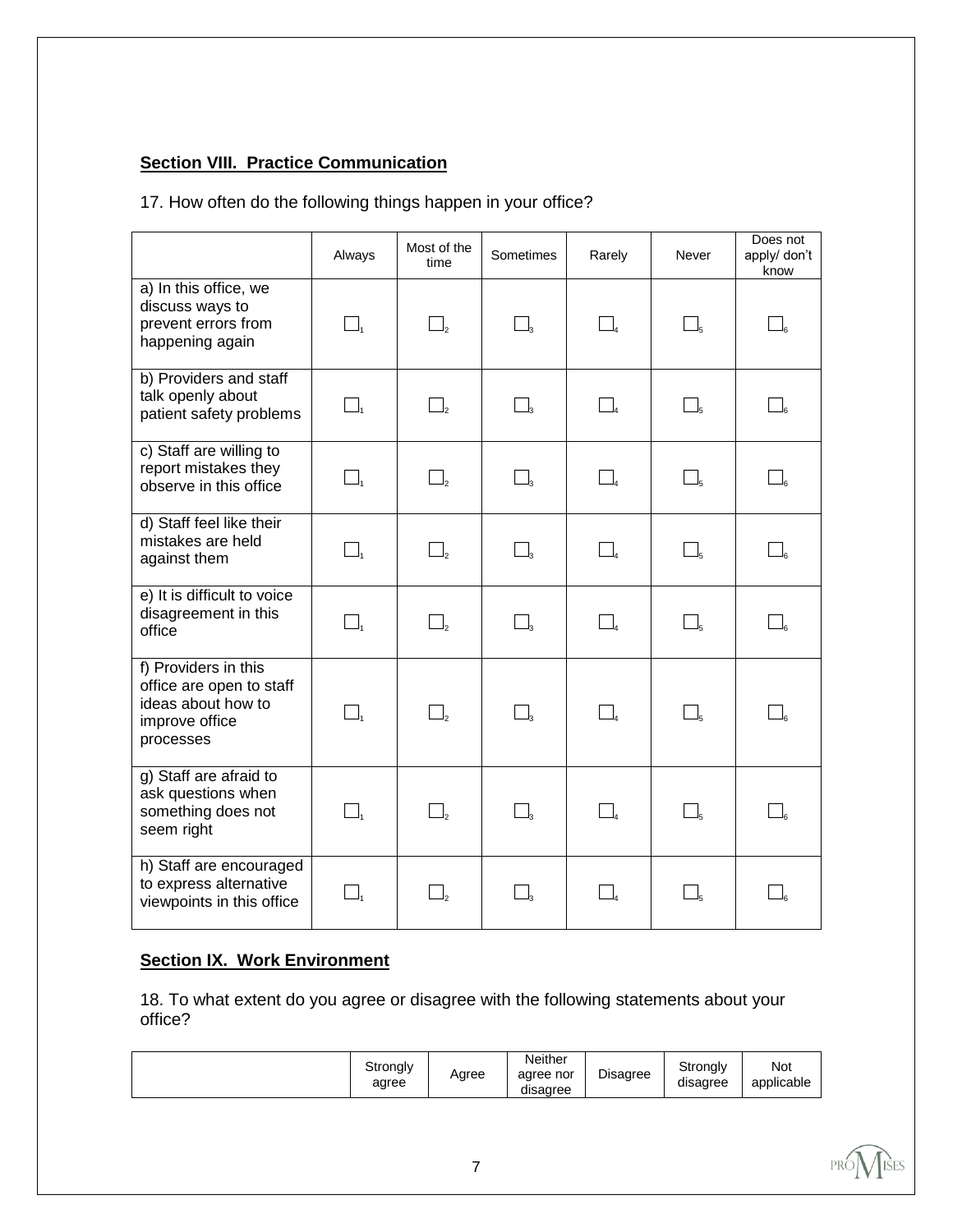| a) In this office, we often feel<br>rushed when taking care of<br>patients                | $\Box_1$                       |                                |                     |  |  |
|-------------------------------------------------------------------------------------------|--------------------------------|--------------------------------|---------------------|--|--|
| b) We have enough staff to<br>handle our patient load                                     | $\Box_{\scriptscriptstyle{1}}$ | $\Box$                         | $\Box$ <sub>3</sub> |  |  |
| c) This office operates<br>efficiently                                                    | $\Box_{\scriptscriptstyle{1}}$ | $\Box$                         |                     |  |  |
| d) Staff in this office are<br>asked to do tasks they<br>haven't been trained to do       | $\Box_{\scriptscriptstyle{1}}$ | $\Box$                         |                     |  |  |
| e) This office is more<br>disorganized than it should<br>be                               | $\Box_{\scriptscriptstyle{1}}$ | $\Box_{\scriptscriptstyle{2}}$ |                     |  |  |
| f) Staff in this office follow<br>standardized processes to<br>get tasks done             | $\Box$                         | $\Box$                         |                     |  |  |
| g) We have good procedures<br>for checking that work in this<br>office was done correctly | l I.                           |                                |                     |  |  |

19. Overall, how would you rate the systems and clinical processes your medical office has in place to prevent, catch, and correct problems that have the potential to affect patients?

 $\square_1$  Poor

□<sup>2</sup> Fair

 $\square_3$  Good

 $\square$ 4 Very Good

 $\square$ <sub>5</sub> Excellent

# **Section X: Teamwork**

20. To what extent do you agree or disagree with the following statements about your office?

|                                                                      | Strongly<br>agree | Agree        | <b>Neither</b><br>agree nor<br>disagree | <b>Disagree</b> | Strongly<br>disagree | <b>Not</b><br>applicable |
|----------------------------------------------------------------------|-------------------|--------------|-----------------------------------------|-----------------|----------------------|--------------------------|
| a) We treat each other with<br>respect                               |                   | $\Box$       |                                         |                 |                      |                          |
| b) Providers and staff<br>support one another.                       |                   | $\Box$       |                                         |                 |                      |                          |
| c) Disagreements within the<br>office are resolved<br>appropriately. |                   | $\mathsf{L}$ |                                         |                 |                      |                          |

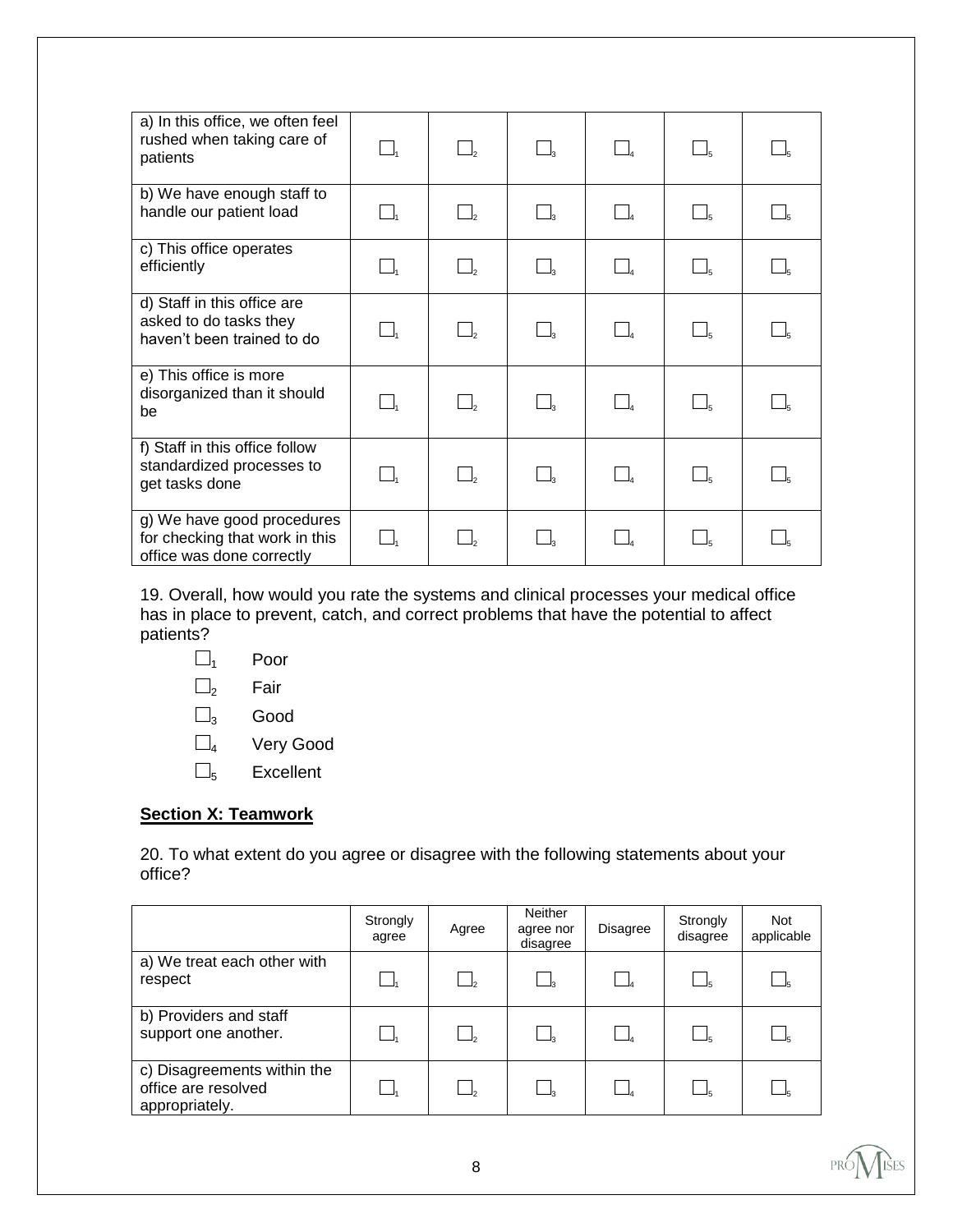| d) Staff members work well<br>together at all levels within<br>the office. |  |  |  |
|----------------------------------------------------------------------------|--|--|--|
| e) This office is a good place<br>to work.                                 |  |  |  |
| f) Staff members are<br>generally satisfied with their<br>jobs.            |  |  |  |

## **Section XI: Practice Leadership**

21. Are you an owner, a managing partner, or in a leadership position with responsibility for making financial decisions for your medical office?

- 
- $\square$ <sub>1</sub> Yes  $\rightarrow$  Skip to question #23
	- $\square$ <sub>2</sub> No

22. How much do you agree or disagree with the following statements about the owners/ managing partners/leadership of your medical office?

|                                                                                                                      | Strongly<br>agree | Agree    | <b>Neither</b><br>agree nor<br>disagree | <b>Disagree</b> | Strongly<br>disagree | <b>Not</b><br>applicable |
|----------------------------------------------------------------------------------------------------------------------|-------------------|----------|-----------------------------------------|-----------------|----------------------|--------------------------|
| a) They aren't investing<br>enough resources to improve<br>the quality of care in this<br>office                     |                   |          |                                         |                 |                      |                          |
| b) They overlook patient care<br>mistakes that happen over<br>and over                                               |                   |          |                                         |                 |                      |                          |
| c) They place a high priority<br>on improving patient care<br>processes                                              |                   | $\Box$ , |                                         |                 |                      |                          |
| d) They make decisions too<br>often based on what is best<br>for the office rather than<br>what is best for patients |                   |          |                                         |                 |                      |                          |

## **Section XII: Background Questions**

- 23. How long have you worked in this medical office location?
- 
- 
- $\Box$ c.1 year to less than 3 years  $\Box$ f. 11 years or more
- $\Box$ a. Less than 2 months  $\Box$ d. 3 years to less than 6 years
- $\square$ b. 2 months to less than 1 year  $\square$ e. 6 years to less than 11 years
	-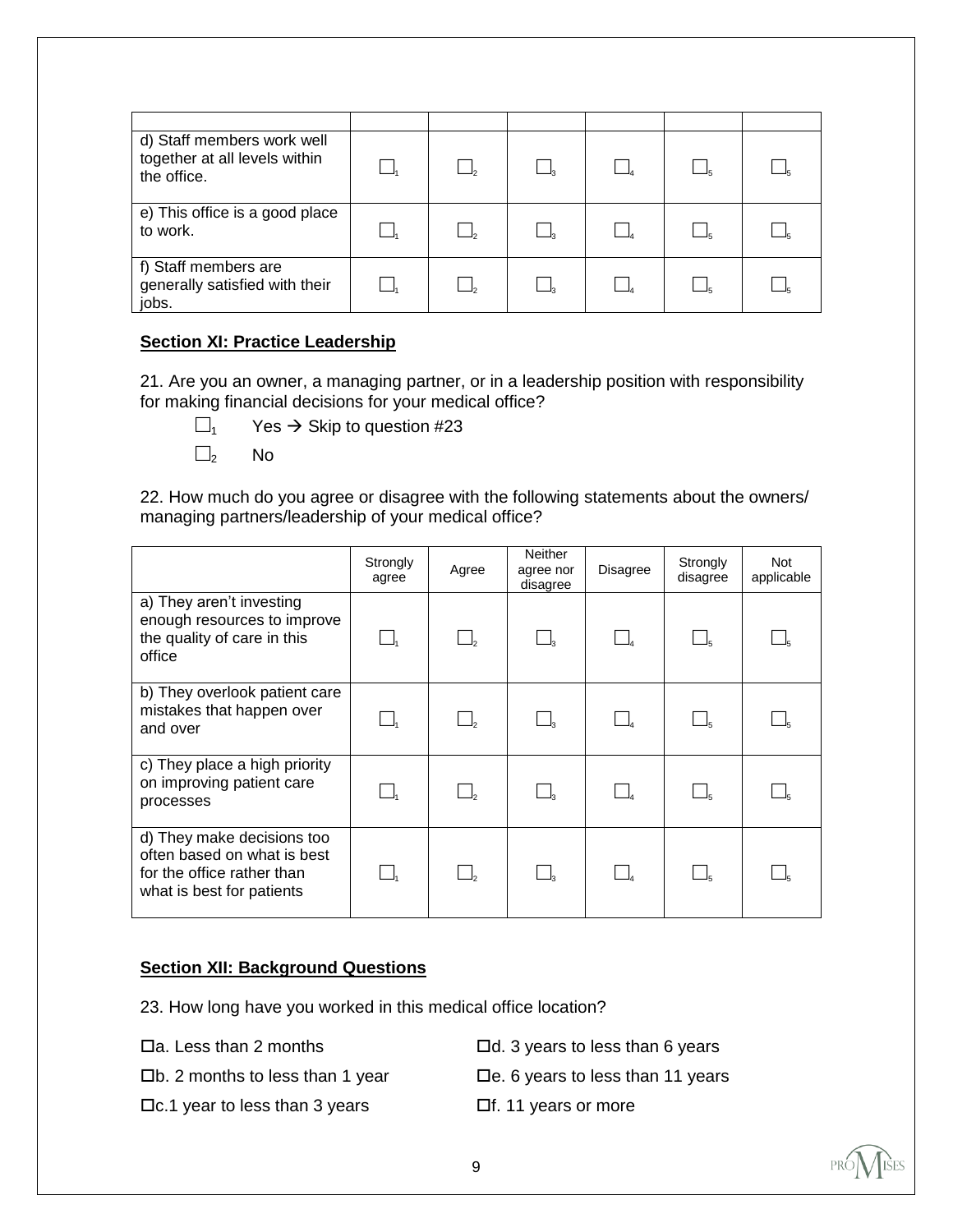24. Typically, how many hours per week do you work in this medical office location?

| $\Box$ a. 1 to 4 hours per week     | $\Box$ d. 25 to 32 hours per week   |
|-------------------------------------|-------------------------------------|
| $\square$ b. 5 to 16 hours per week | $\Box$ e. 33 to 40 hours per week   |
| $\Box$ c. 17 to 24 hours per week   | $\Box$ f. 41 hours per week or more |

25. What is your position in this office? Check ONE category that best applies to your job.

 $\Box$ a. Physician (MD or DO)

b. Physician Assistant, Nurse Practitioner, Clinical Nurse Specialist, Nurse Midwife, Advanced Practice Nurse, etc.

 $\Box$ c. Management

| <b>Practice Manager</b>     | <b>Business Manager</b> |
|-----------------------------|-------------------------|
| Office Manager              | Nurse Manager           |
| <b>Office Administrator</b> | Lab Manager             |
| <b>Other Manager</b>        |                         |

□d. Administrative or clerical staff

| Insurance Processor Front Desk |                                                 |
|--------------------------------|-------------------------------------------------|
| <b>Billing Staff</b>           | Receptionist                                    |
| <b>Referral Staff</b>          | Scheduler (appointments, surgery, etc.)         |
| <b>Medical Records</b>         | Other administrative or clerical staff position |

e. Nurse (RN), Licensed Vocational Nurse (LVN), Licensed Practical Nurse (LPN)

 $\Box$ f. Other clinical staff or clinical support staff

Medical Assistant Technician (all types)<br>Nursing Aide Therapist (all types) Therapist (all types) Other clinical staff or clinical support staff

\_\_\_\_\_\_\_\_\_\_\_\_\_\_\_\_\_\_\_\_\_\_\_\_\_\_\_\_\_\_\_\_\_\_\_\_\_\_\_\_\_\_\_\_\_

 $\Box$ g. Other position; please specify: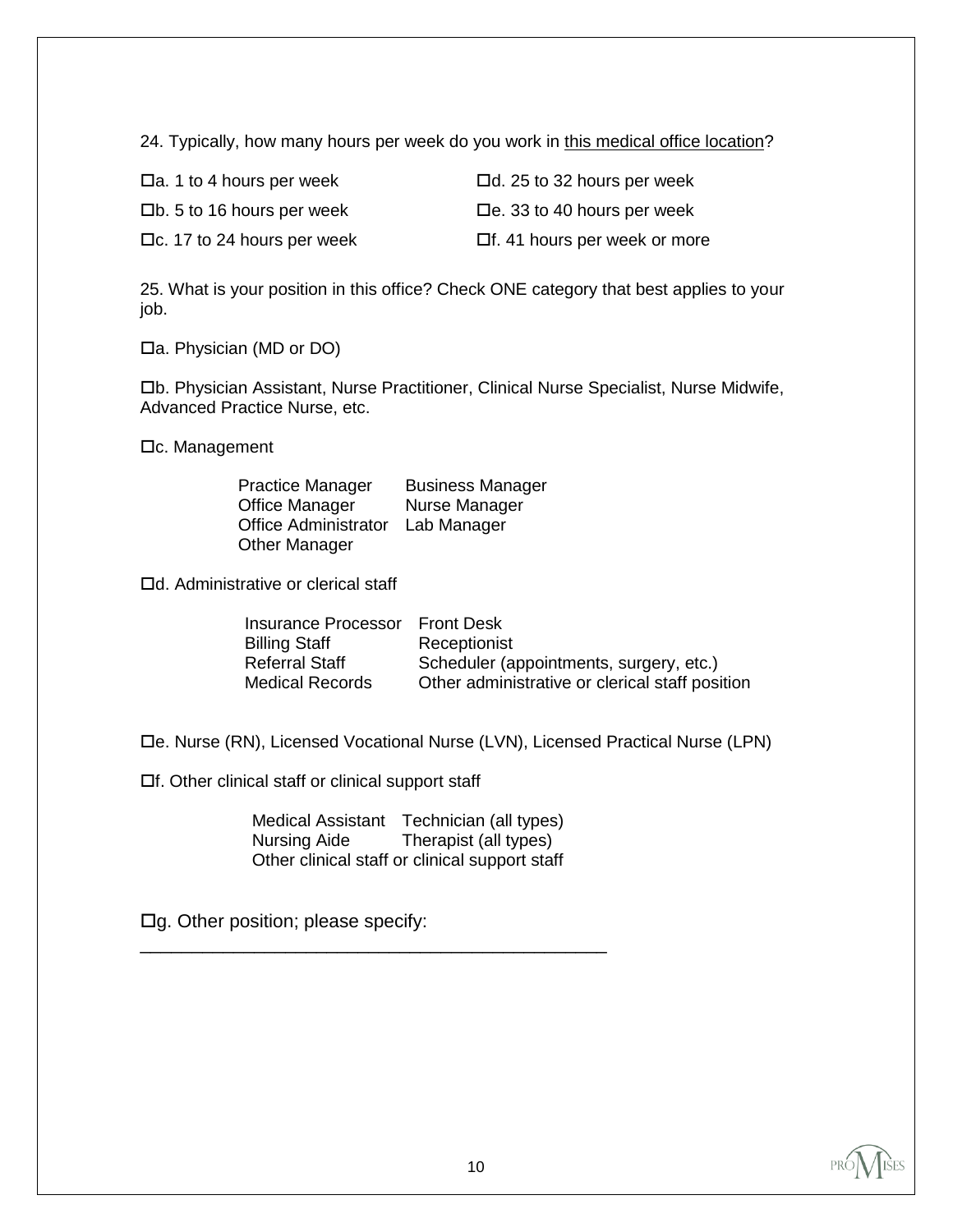# **Section XIII: Comments**

Please feel free to share your thoughts about any efforts to improve patient care and safety in your practice, and what areas still have room for improvement.

**Thank you**